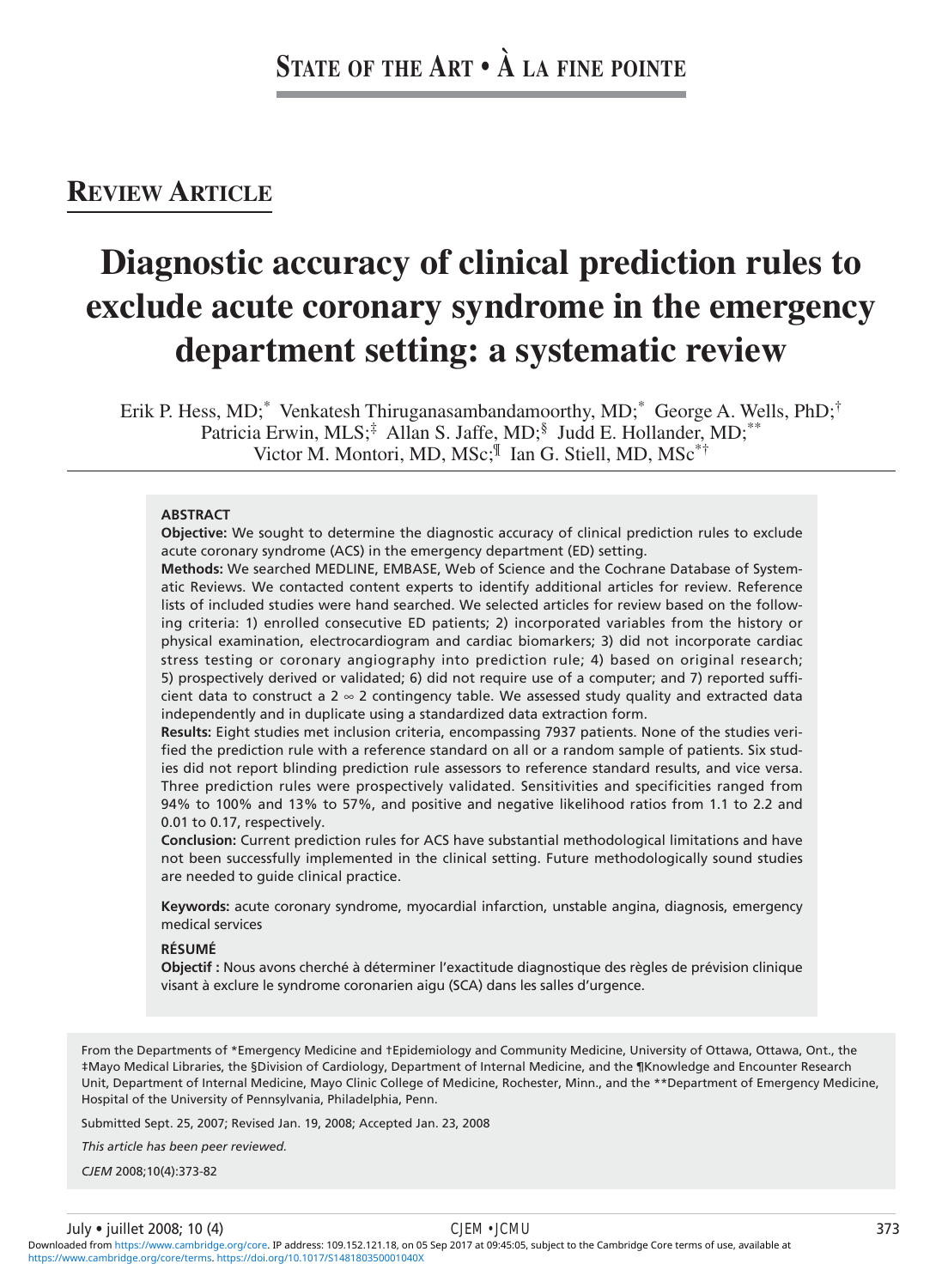**Méthodes :** Nous avons interrogé les bases de données MEDLINE, EMBASE, Web of Science et les revues systématiques Cochrane. Nous avons communiqué avec des experts du contenu afin d'inclure des articles additionnels dans notre étude. Les listes bibliographiques des articles répertoriés ont été analysées manuellement. Nous avons appliqué les critères suivants pour la sélection des articles de notre étude : 1) recrutement de patients consécutifs à l'urgence; 2) inclusion de variables sur les antécédents ou l'examen physique, l'électrocardiogramme et les biomarqueurs cardiaques; 3) exclusion des études incluant les électrocardiographies d'effort ou les coronographies dans les règles de prévision; 4) étude fondée sur les recherches originales; 5) règles de prévision dérivées ou validées prospectivement; 6) utilisation d'un ordinateur exclue; 7) collecte de données suffisantes pour construire un tableau de contingence 2 ∞ 2. Nous avons évalué la qualité des études et extrait des données indépendamment et en double à l'aide d'un formulaire normalisé d'extraction de données.

**Résultats :** Huit études, regroupant 7937 patients, répondaient aux critères d'inclusion. Aucune des études ne vérifiait la règle de prévision avec un étalon de référence pour tous les patients ou un échantillon aléatoire de patients. Six études ne mentionnaient pas si les résultats obtenus avec l'étalon de référence étaient analysés en aveugle ou non. Trois règles de prévision ont été validées prospectivement. La sensibilité et la spécificité variaient de 94 à 100 % et de 13 % à 57 %, et les rapports de vraisemblance positif et négatif variaient respectivement de 1,1 à 2,2 et de 0,01 à 0,17. **Conclusion :** Les règles actuelles de prévision du SCA ont des limites méthodologiques considérables et n'ont pas été mises en application avec succès en clinique. Il faut réaliser d'autres études méthodologiques solides pour orienter la pratique clinique.

# **Introduction**

Chest pain is a diagnostic dilemma for the emergency physician. Data from the United States suggest that 2.1% of patients with acute myocardial infarction and 2.3% of patients with unstable angina are misdiagnosed,<sup>1</sup> with slightly higher rates reported in a recent Canadian study (4.6% and 6.4%, respectively).2 Information obtained from the history, the initial 12-lead electrocardiogram (ECG), and a single set of cardiac markers does not have sufficient sensitivity to identify those patients who are safe for early discharge.<sup>3,4</sup>

To assist the American College of Cardiology and American Heart association (ACC/AHA) in developing guidelines for the diagnosis and treatment of unstable angina, the Agency for Healthcare Research and Quality (AHRQ) produced an evidence report that summarized the literature on the prediction of risk for patients with unstable angina.<sup>5</sup> The evidence report consisted of 3 systematic reviews: the first evaluated the diagnostic value of the clinical history, physical exam and ECG; the second evaluated cardiac troponin; and the third assessed chest pain units and emergency department (ED) protocols. Despite these 3 systematic reviews, neither the 2007 ACC/AHA Guidelines for the Management of Patients with Unstable Angina and Non-ST-Segment Elevation Myocardial Infarction,<sup>6</sup> nor the practical implementation of the 2002 AHA guidelines for the ED7 identify a subset of patients at very low risk for acute coronary syndrome (ACS) who can be safely discharged

from the ED without cardiac stress testing. As a result, many patients at low risk for ACS may undergo prolonged ED observation or extensive outpatient investigation, resulting in a greater likelihood of false positive cardiac stress testing and significant cost to the health care system.

Clinical prediction rules are clinical tools that are designed to be used at the bedside to assist physician decision-making.<sup>8</sup> They are derived from original research and incorporate variables from the history, physical examination and basic laboratory tests.<sup>9</sup> When evaluating patients with chest pain in the ED setting, clinicians rely on readily available information obtained from the history and physical examination, ECG and cardiac biomarkers. We conducted a systematic review to summarize the diagnostic accuracy of clinical prediction rules that incorporate these variables in decision-making. This review was designed to answer the question: In patients who present to the ED with chest pain, what is the diagnostic accuracy of clinical prediction rules to exclude ACS?

### **Methods**

A protocol (available upon request) was written with input from both content experts (A.S.J. and I.G.S.) and 1 systematic review methodology expert (V.M.M.). This report adheres to the Quality of Reporting of Meta-analyses (QUORUM) guidelines as applicable to diagnostic accuracy reviews.<sup>10</sup>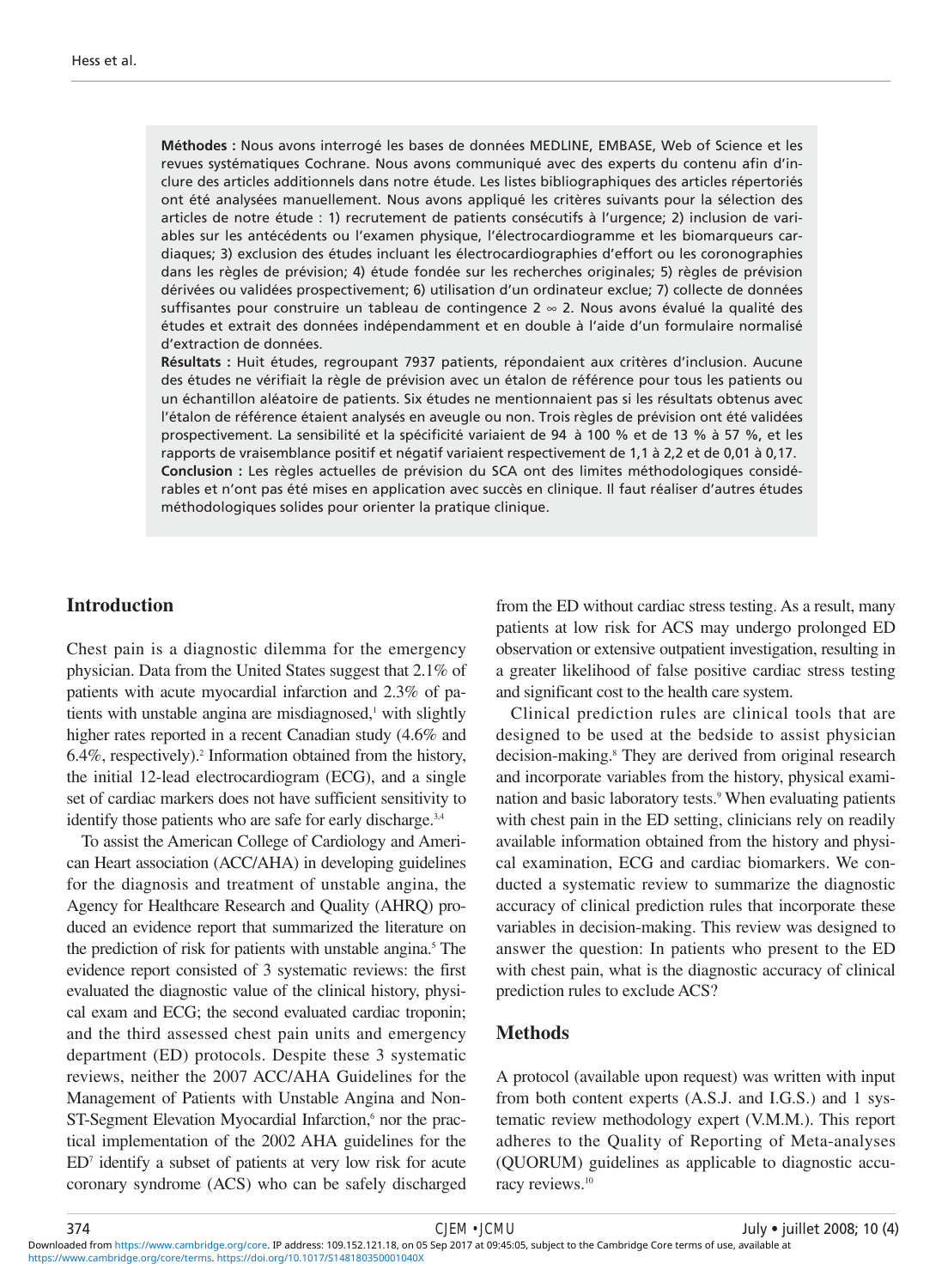## *Search strategy*

The search strategy was designed and conducted by an expert reference librarian (P.E.) with input from the clinical lead. Given that clinical prediction guides are variably indexed in the literature as clinical prediction rules, clinical decision rules, risk scores, algorithms and risk stratification tools, we incorporated medical subject heading keywords and a highly sensitive validated search filter for retrieving methodologically sound clinical prediction guides in the search strategy (Appendix  $1<sup>11</sup>$ ). A second information specialist reviewed the search strategy and Boolean logic of the combination for errors. The electronic search included the following databases: MEDLINE (1950 to May 2007), EMBASE (1988 to 2007 week 05), Web of Science (1993 to February 2007) and Cochrane Database of Systematic Reviews (fourth quarter, 2006). The Ovid interface was used for searching MEDLINE and EMBASE. No language restrictions were applied. Adjustments were made to the search strategy to account for differences in indexing between databases.

Conference proceedings from the Canadian Association of Emergency Physicians and the Society for Academic Emergency Medicine from 2005 to 2007 were hand searched to identify abstracts that had not yet been indexed in electronic bibliographic databases. We consulted content experts (A.S.J. and J.E.H.) to identify additional published or other unpublished reports. Reference lists of included studies were searched to identify other relevant studies.

# *Eligibility criteria*

The purpose of this review was to identify prediction rules of sufficient methodological rigour that would warrant consideration for use in clinical practice. To safeguard against intrusion of bias, inclusion criteria were chosen according to published methodological standards for clinical prediction rules, and are listed in Box 1.<sup>8,9</sup>

We included studies that incorporated information from commonly available tests (ECG and cardiac biomarkers)

#### **Box 1. Eligibility criteria for included studies**

- 1. Enrolment of consecutive emergency department patients
- 2. Incorporation of variables from the history or physical examination, electrocardiogram and cardiac biomarkers
- 3. Cardiac stress testing or coronary angiography not incorporated as part of prediction rule
- 4. Based on original research
- 5. Prospectively derived or validated
- 6. Does not require use of a computer to generate diagnostic probabilities
- 7. Data available to construct a  $2 \times 2$  contingency table

since clinicians rely on these basic investigations in conjunction with their history and physical examination in bedside decision-making. Moreover, the limitations of variables from the history, physical examination and ECG for detecting ACS are well-established.<sup>12</sup> Studies incorporating cardiac stress testing or coronary angiography as part of the prediction rule were excluded to reduce the risk of incorporation bias. Prediction rules that were not prospectively derived or validated were excluded.<sup>9</sup> Prediction rules requiring use of a computer to generate diagnostic probabilities were excluded because an in-depth review of artificial neural networks was beyond the scope of this review.

#### *Study selection*

Study retrieval was conducted in duplicate by 2 independent reviewers in 2 phases. In phase I, we screened titles and abstracts to identify potentially relevant articles. In phase II, we obtained the full articles and assessed them for eligibility. We determined the degree of interobserver agreement for each phase and reported  $\kappa$  values based on the following: for phase I "potentially eligible yes/no" agreement; for phase II, "eligible yes/no." After making independent assessments, we resolved disagreements by consensus.

#### *Assessment of methodological quality*

Although methodological criteria for clinical decision rules have been published, they have not been validated for use in systematic reviews. As such, QUADAS (Quality Assessment of Diagnostic Accuracy Studies), a validated quality assessment tool, was used.13 Two reviewers (E.P.H. and V.T.), working independently, assessed the quality of included studies. We calculated κ values based on the total number of QUADAS criteria met and subsequently resolved all disagreements by consensus. We dichotomized answers as "yes" and "no/unclear" for κ calculations.

When assessing the methodological quality of clinical prediction rules, it is useful to classify studies based on the hierarchy of evidence for clinical prediction rules.<sup>8</sup> In this classification, prediction rules that have been derived but not validated constitute the lowest level of evidence (level 4), followed by studies that have been validated in only 1 narrow prospective sample (level 3), studies that have been validated broadly in multiple settings (level 2) and studies that have undergone impact analysis (level 1).

#### *Data extraction*

Working independently and in duplicate using a standardized data extraction form, we recorded the following descriptive data from every study: year and journal of publication, patient population (e.g., age, sex, cardiac risk factors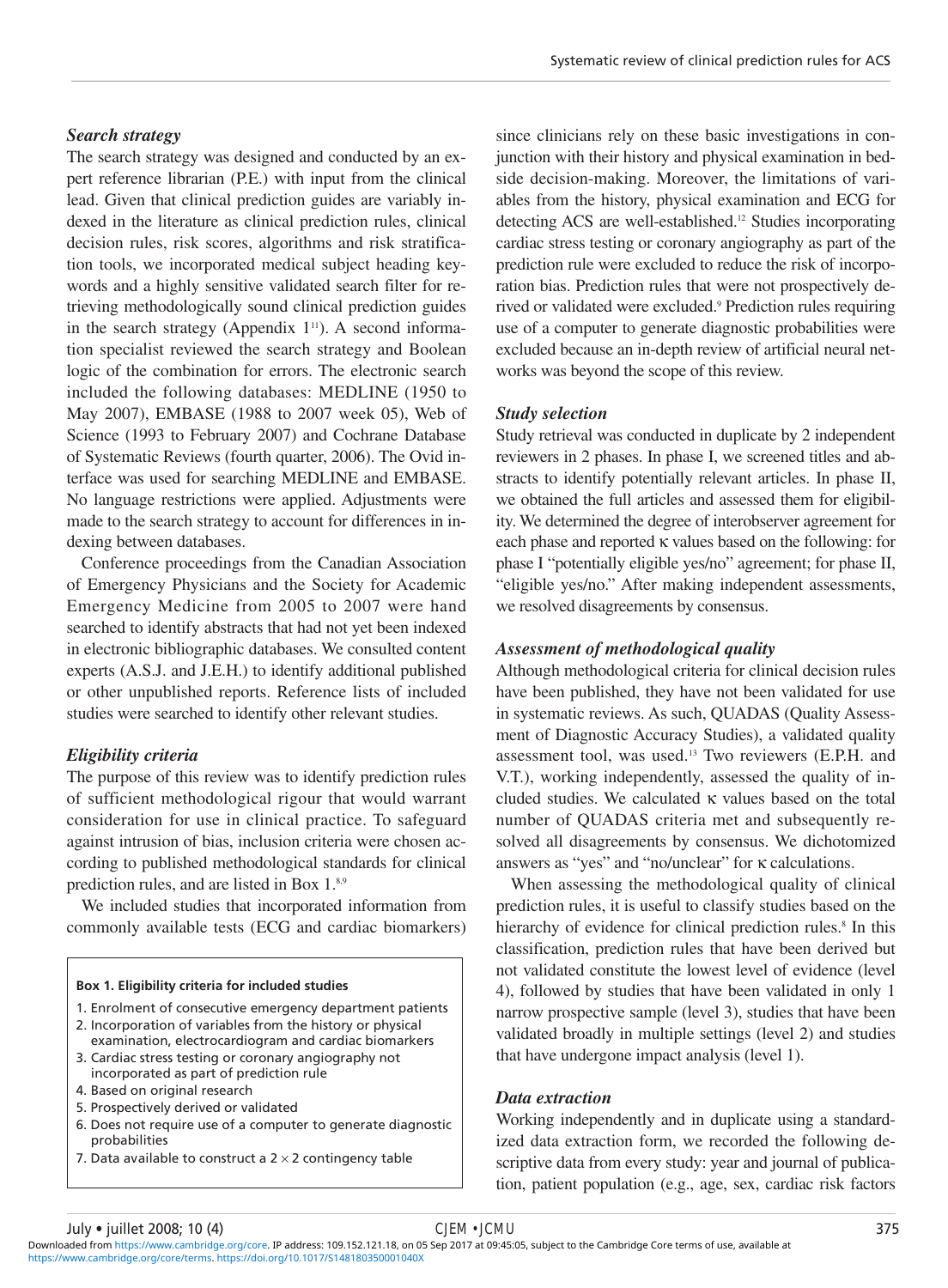and medical history), percentage of patients in whom ECGs, cardiac biomarkers and stress tests or coronary angiograms were obtained, clinical prediction rule characteristics, duration of follow-up and outcome definitions. We extracted the necessary data to construct  $2 \infty 2$  contingency tables. If data from the primary report were unclear, we contacted the corresponding author for clarification. If the corresponding author did not respond, we entered consensus data into each cell of the contingency table. Data were entered into a Microsoft Excel database (Microsoft Corp.).

# *Data synthesis*

Sensitivity and specificity were calculated from  $2 \approx 2$  contingency tables. Forest plots of sensitivity and specificity, and positive and negative likelihood ratios were constructed using Meta-DiSc software (Unit of Clinical Biostatistics of the Ramón y Cajal Hospital).<sup>14</sup>

# **Results**

# *Study selection*

Figure 1 describes the flow of candidate and eligible articles. The initial search strategy produced 720 records. After removing 46 duplicates, 674 records remained for screening in phase I. Eighty potentially eligible records were identified for further review based on review of the title and abstracts ( $\kappa = 0.95$ ). Review of the full articles in phase II identified 8 that met inclusion criteria ( $\kappa$  = 0.85).15–21 Two additional articles were selected for further review from the bibliographies of selected articles.<sup>22,23</sup> On full text review these were excluded because one retrospectively analyzed data that was originally collected from 2 large clinical trials<sup>22</sup> and the other required the use of a computer to generate diagnostic probabilities.<sup>23</sup> One potentially relevant article was identified through consultation with content experts. The article did not incorporate variables from the history or physical examination into the prediction tool and was therefore excluded.<sup>24</sup> Data were available to construct  $2 \infty 2$  contingency tables for all 8 articles that met inclusion criteria. The 8 articles included in the review represent 5 different clinical prediction rules.

# *Characteristics of included studies*

The studies included in the review were published from 2003 to 2007 and included 7937 patients in total (Table 115–21,25). There were 3 studies conducted in the United States, 2 in the United Kingdom, 1 in Canada, 1 in Spain and 1 in Brazil. With the exception of 1 study that enrolled adults between 24 and 39 years of age, $19$  and 2 studies that did not report cardiac risk factors,<sup>18,20</sup> the remaining studies reported approximately comparable baseline characteristics and cardiac risk factors.

# **Quality assessment**

Assessment of quality based on QUADAS criteria count had an interobserver agreement of 89.3% ( $\kappa$  = 0.79) (Table  $2^{15-21,25}$ ). None of the studies verified the results of their index test (prediction rule) against a reference standard of diagnosis (cardiac stress testing or coronary angiography) on either the whole study population or random sample thereof. A proxy reference standard of close patient followup for the development of adverse events was used in 7 studies.<sup>16-21,25</sup> The reference standard was not reported in 1 study.15 Of the 8 studies, 6 did not clearly specify that the index test was interpreted without knowledge of results of the reference standard,<sup>15,17,18,20,21,25</sup> nor did it specify that the reference standard was interpreted without knowledge of the results of the index test. Table 2 lists quality assessment



**Fig. 1. Flow diagram of study selection process. ECG = electrocardiogram; ED = emergency department.**

[https://www.cambridge.org/core/terms.](https://www.cambridge.org/core/terms) <https://doi.org/10.1017/S148180350001040X> Downloaded from [https://www.cambridge.org/core.](https://www.cambridge.org/core) IP address: 109.152.121.18, on 05 Sep 2017 at 09:45:05, subject to the Cambridge Core terms of use, available at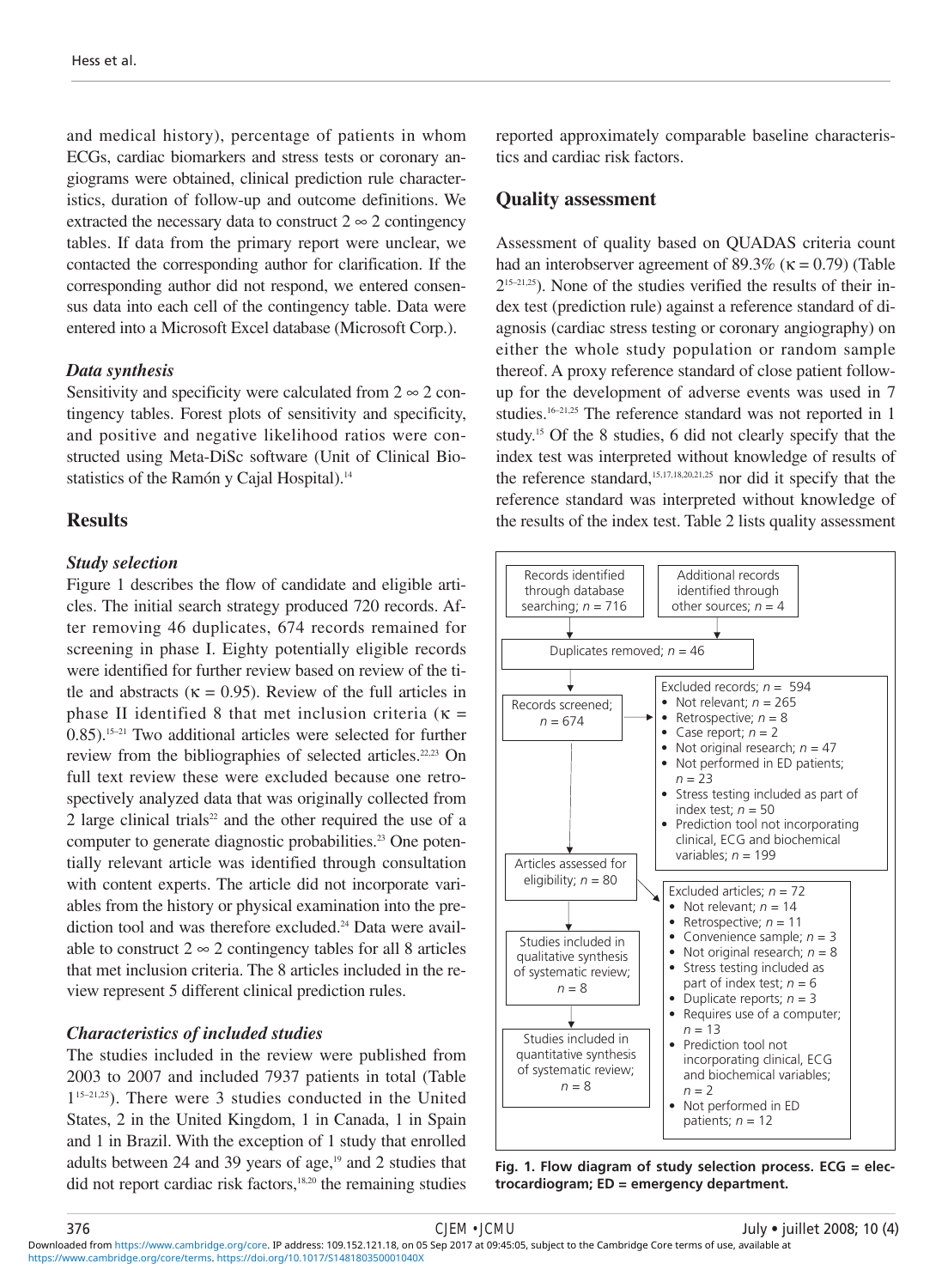scores, diagnostic testing and prevalence of disease for each study.

Three of the prediction rules were derived but not validated (level 4 in hierarchy of evidence).<sup>15,16,21</sup> Bassan and colleagues<sup>15</sup> classified the type of chest pain according to the likelihood of ACS and based subsequent diagnostic testing on this assessment. This increased the risk of verification bias (i.e., failure to use the same gold standard on all patients), potentially overestimating diagnostic performance. In addition, it is unclear whether outcomes were assessed without knowledge of the chest pain classification and vice versa (i.e., the lack of blinding). Fernandez Portales and colleagues<sup>21</sup> used cardiology residents to select patients for enrolment based on a presumed diagnosis of ACS thus reducing the generalizability of their results. The clinical decision rule derived by Christenson and colleagues,16 on the other hand, adhered to established methodology for clinical prediction rules.<sup>9</sup> All patients with a primary complaint of chest pain were potentially eligible, reducing the risk of selection bias. Study assistants

| Table 1. Characteristics of included studies     |                                      |                                                                                                                                                                                                                                                                                                                                                                 |                              |                                                                                                                                                                  |  |  |  |  |
|--------------------------------------------------|--------------------------------------|-----------------------------------------------------------------------------------------------------------------------------------------------------------------------------------------------------------------------------------------------------------------------------------------------------------------------------------------------------------------|------------------------------|------------------------------------------------------------------------------------------------------------------------------------------------------------------|--|--|--|--|
| Study (and no. of patients<br>enrolled)          | Clinical<br>prediction<br>quide      | Variables included in prediction quide                                                                                                                                                                                                                                                                                                                          | Duration<br>of follow-<br>up | Outcomes                                                                                                                                                         |  |  |  |  |
| Bassan et al. <sup>15</sup><br>(1003)            | Classification<br>diagnostic<br>tree | chest pain type, history of CAD, history of<br>diabetes, CK-MB level, ST depression or<br>T-wave inversion on ECG                                                                                                                                                                                                                                               | Not<br>reported              | $\bullet$ AMI<br>• Unstable angina                                                                                                                               |  |  |  |  |
| Chase et al. <sup>17</sup><br>(1481)             | Risk score                           | $age \ge 65$ yr, known CAD, $\ge 3$ cardiac risk<br>factors, ST-segment deviation, $\geq 2$ anginal<br>events in past 24 hr, aspirin use in past 7 d,<br>elevated cardiac biomarkers                                                                                                                                                                            | 30 d                         | • All-cause mortality<br>AMI<br>Revascularization                                                                                                                |  |  |  |  |
| Christenson et al. <sup>16</sup><br>(819)        | Clinical<br>prediction<br>rule       | Age < 40 yr, normal or T-wave flattening<br>on initial ECG, initial CK-MB < 3.0 ng/mL, or<br>initial $CK-MB > 3.0$ ng/mL with no change<br>in ECG, rise in CK-MB, or rise in troponin I<br>0-12 hr after arrival                                                                                                                                                | 30 d                         | $\bullet$ AMI<br>• Unstable angina                                                                                                                               |  |  |  |  |
| Conway Morris et al. <sup>18</sup><br>(1000)     | Risk score                           | $age \geq 65$ yr, known CAD, $\geq 3$ cardiac risk<br>factors, ST-segment deviation, $\geq 2$ anginal<br>events in past 24 hr, aspirin use in past 7 d,<br>elevated cardiac marker levels                                                                                                                                                                       | 30 d                         | • All-cause mortality<br>• ST-segment elevation<br>myocardial infarction<br>$\bullet$ AMI<br>• Troponin-positive acute<br>coronary syndrome<br>Revascularization |  |  |  |  |
| Fernandez Portales et al. <sup>21</sup><br>(321) | Risk score                           | 6 hr troponin T $> 0.04$ ng/mL, age $> 70$ yr,<br>cardiac history, prolonged chest pain in<br>past 15 d, chest pain on presentation<br>without ST-segment depression, chest pain<br>on presentation with ST-segment<br>depression, 6 hr troponin T > 0.04 ng/mL<br>without ST-segment depression, 6 hr<br>troponin T > 0.04 ng/mL with ST-segment<br>depression | 15d                          | Recurrent ischemia<br>Death<br>$\bullet$<br>Heart failure                                                                                                        |  |  |  |  |
| Lyon et al. <sup>20</sup><br>(1000)              | Risk score                           | age, pulse rate at presentation, systolic<br>blood pressure at presentation, serum<br>creatinine level at presentation, Killip<br>score, ST-segment depression on<br>presenting ECG, elevated initial serum<br>cardiac biomarker level, cardiac arrest on<br>admission                                                                                          | 30 d                         | • All-cause mortality<br>• ST-segment elevation<br>myocardial infarction<br>$\bullet$ AMI<br>• Troponin-positive acute<br>coronary syndrome<br>Revascularization |  |  |  |  |
| Marsan et al. <sup>19</sup><br>(1077)            | Clinical<br>prediction<br>rule       | Absence of cardiac history, no cardiac risk<br>factors, normal ECG, CK-MB $<$ 5 ng/mL,<br>troponin $1 < 0.3$ ng/mL                                                                                                                                                                                                                                              | 30 d                         | $\bullet$ AMI<br>• Unstable Angina                                                                                                                               |  |  |  |  |
| Tong et al. <sup>25</sup><br>(1236)              | Risk score                           | $age \geq 65$ yr, known CAD, $\geq 3$ cardiac risk<br>factors, ST-segment deviation, $\geq 2$ anginal<br>events in past 24 hr, aspirin use in past 7 d,<br>elevated cardiac marker level                                                                                                                                                                        | 30 d                         | • All-cause mortality<br>AMI<br>$\bullet$<br>Revascularization<br>• Unstable Angina                                                                              |  |  |  |  |

AMI = acute myocardial infarction; CAD = coronary artery disease; CK-MB = creatine kinase; ECG = electrocardiogram.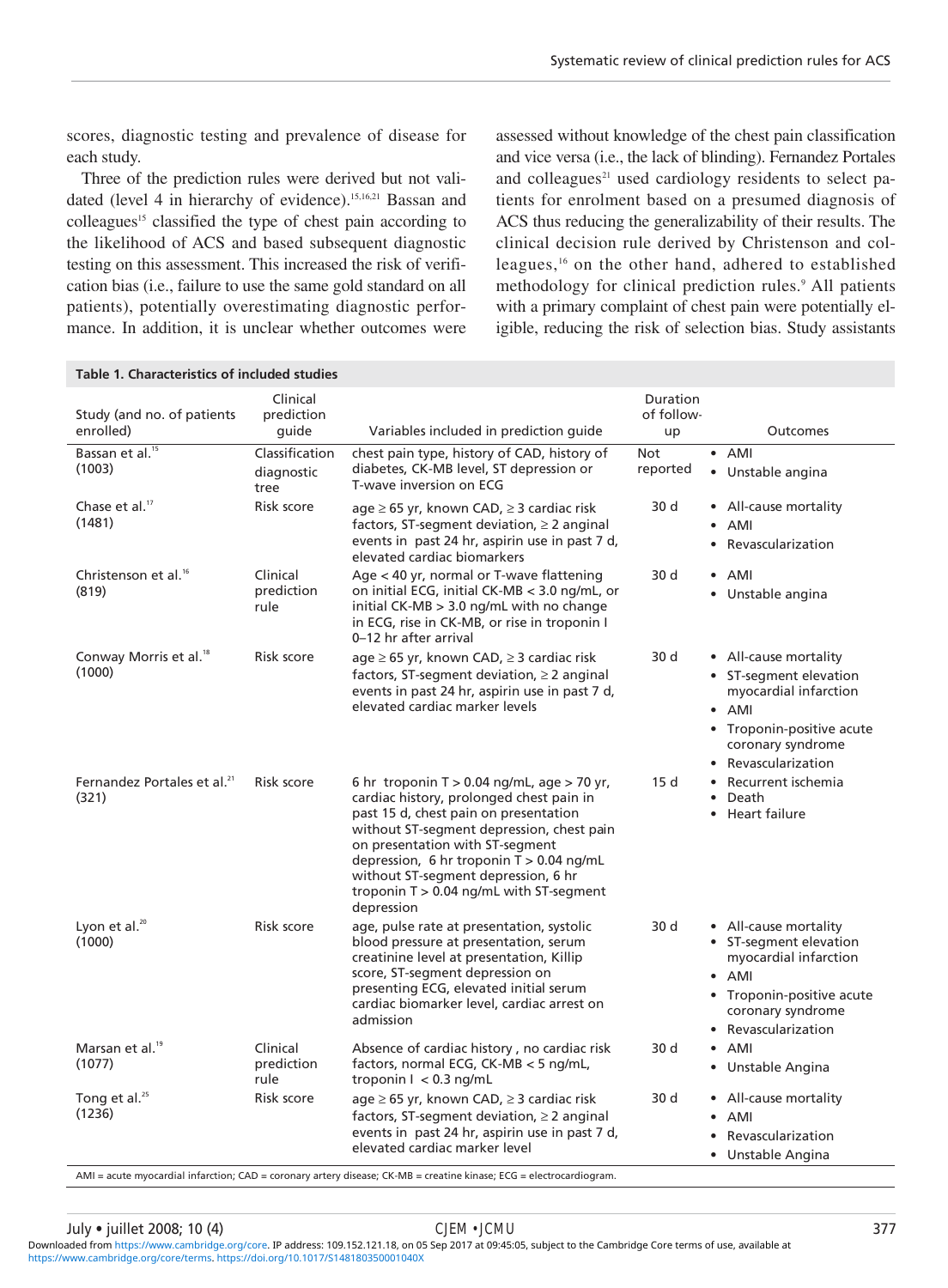assessed potential predictor variables without knowledge of the outcome and vice versa (adequate blinding).

Two prediction rules have been prospectively validated in 1 narrow sample (level 3).<sup>19,20</sup> Marsan and colleagues<sup>19</sup> enrolled only adults from 24 to 39 years of age, limiting the study's generalizability. Lyon and colleagues<sup>20</sup> enrolled all patients with chest pain, decreasing the likelihood of selection bias. However, outcome was determined from routinely available data rather than close prospective follow-up, increasing the risk of misclassification for some patients.

The Thrombolysis in Myocardial Infarction (TIMI) risk score has been prospectively validated by 3 studies (level  $2$ ).<sup>17,18,25</sup> Chase and colleagues<sup>17</sup> enrolled all patients with nontraumatic chest pain in whom an ECG was obtained, decreasing the likelihood of selection bias. However, they did not report whether the score was assessed while blinded to the outcome diagnosis and vice versa. Conway Morris and colleagues<sup>18</sup> validated the TIMI score in patients with chest pain deemed to be potentially cardiac in origin by the treating physician, potentially introducing selection bias. Also, the outcome relied on discharge diagnosis rather than prospective follow-up. Finally, Tong and colleagues<sup>25</sup> enrolled all patients with presumed cardiac chest pain that persisted longer than 30 minutes, but 237 (19%) patients were either lost to follow-up or had uninterpretable reference standard test results, potentially biasing the estimates of diagnostic performance.

# *Heterogeneity*

We observed substantial heterogeneity between studies with regard to the variables incorporated in each clinical prediction tool, the cardiac biomarker assays used, the pretest probability of disease and the outcome measures. With the exception of 3 studies that validated the TIMI risk score,<sup>17,18,25</sup> each study incorporated different variables into the prediction model. The study by Bassan and colleagues<sup>15</sup> used CK-MB, 5 studies used cardiac troponin alone,17,18,20,21,25 and 2 studies used both CK-MB and cardiac troponin.<sup>16,19</sup> Only 2 of the studies<sup>16,19</sup> reported the actual assay used to measure the biomarker as recommended by reporting guidelines.<sup>26</sup> The pretest probability of disease varied between studies, potentially contributing to variability in diagnostic performance. The outcome measures in each

**Table 2. Quality assessment and extensiveness of diagnostic testing in included studies**

|                                                     |                                            |               | Test; no. (and %) of patients |                                                        | Probability of disease; no. (and %) of<br>patients |                           |                           |                                                                                                                                                                                            |
|-----------------------------------------------------|--------------------------------------------|---------------|-------------------------------|--------------------------------------------------------|----------------------------------------------------|---------------------------|---------------------------|--------------------------------------------------------------------------------------------------------------------------------------------------------------------------------------------|
| Study; stage of<br>development                      | No. of<br><b>QUADAS</b><br>criteria<br>met | ECG           | Cardiac<br>markers            | <b>Stress</b><br>testing or<br>coronary<br>angiography | Pretest<br>probability<br>(prevalence)             | Post-<br>positive<br>test | Post-<br>negative<br>test | Comments                                                                                                                                                                                   |
| Bassan et al.; <sup>15</sup><br>derivation          | 10                                         | 556<br>(100)  | 443<br>(78.3)                 |                                                        | 269/566<br>(47.5)                                  | 260/388<br>(67)           | 9/578<br>(5.1)            | 117 (20.7%) discharged<br>based on clinical and<br><b>ECG</b> assessment alone                                                                                                             |
| Chase<br>et al.; $17$<br>validation                 | 10                                         | 1458<br>(100) | 1293<br>(85)                  | unclear                                                | 136/1458<br>(9.3)                                  | 128/983<br>(13)           | 8/475<br>(1.7)            | <b>TIMI Risk Score</b>                                                                                                                                                                     |
| Christenson<br>et al.; $16$<br>derivation           | 10                                         | 769<br>(100)  | 769<br>(100)                  |                                                        | 165/769<br>(21.5)                                  | 163/571<br>(28.5)         | 2/198<br>(1)              | Vancouver Chest Pain<br>Rule                                                                                                                                                               |
| <b>Conway Morris</b><br>et al.; $18$<br>validation  | 9                                          |               |                               |                                                        | 137/954<br>(14.4)                                  | 137/723<br>(18.9)         | 0/231<br>(0)              | <b>TIMI Risk Score</b>                                                                                                                                                                     |
| Fernandez<br>Portales et al.; $^{21}$<br>derivation | 8                                          | 321<br>(100)  | 321<br>(100)                  | Coronary<br>angiography<br>60 (18.7)                   | 81/321<br>(25.2)                                   | 79/210<br>(37.6)          | 2/111<br>(1.8)            | Cardiology resident<br>enrolled patients with<br>suspected acute<br>coronary syndrome                                                                                                      |
| Lyon et al.; $^{20}$<br>validation                  | 9                                          |               |                               |                                                        | 123/734<br>(16.8)                                  | 123/657<br>(18.7)         | 0/77<br>(0)               | Data to calculate a<br><b>GRACE Score not</b><br>available in 240 (24%)<br>patients                                                                                                        |
| Marsan et al.; <sup>19</sup><br>validation          | 11                                         | 1023<br>(100) |                               |                                                        | 57/1023<br>(5.6)                                   | 56/724<br>(7.7)           | 1/299<br>$(0.3\%)$        | Study restricted to<br>patients 24-39 years old                                                                                                                                            |
| Tong et al.; $25$<br>validation                     | 9                                          | 957<br>(100)  | 957<br>(100)                  | unclear                                                | 138/957<br>(14.4)                                  | 135/802<br>(16.8)         | 3/155<br>(1.9)            | <b>TIMI Risk Score</b><br>FCC - «Jestice and Leoner Clear Devision of Angle Coreae» Frantis OUADAC - Original Accounts of Disposants Assument Christian TIME - Thursday India In Museumini |

G = electrocardiograms; GRACE = Global Registry of Acute Coronary Events; QUADAS = Quality Assessment of Diagnostic Accuracy Studies; TIMI = Thrombolysis in Myocardia  $Infarction: = = not reported.$ 

\*Percentages were calculated based on the total number of patients analyzed in each study.

[https://www.cambridge.org/core/terms.](https://www.cambridge.org/core/terms) <https://doi.org/10.1017/S148180350001040X> Downloaded from [https://www.cambridge.org/core.](https://www.cambridge.org/core) IP address: 109.152.121.18, on 05 Sep 2017 at 09:45:05, subject to the Cambridge Core terms of use, available at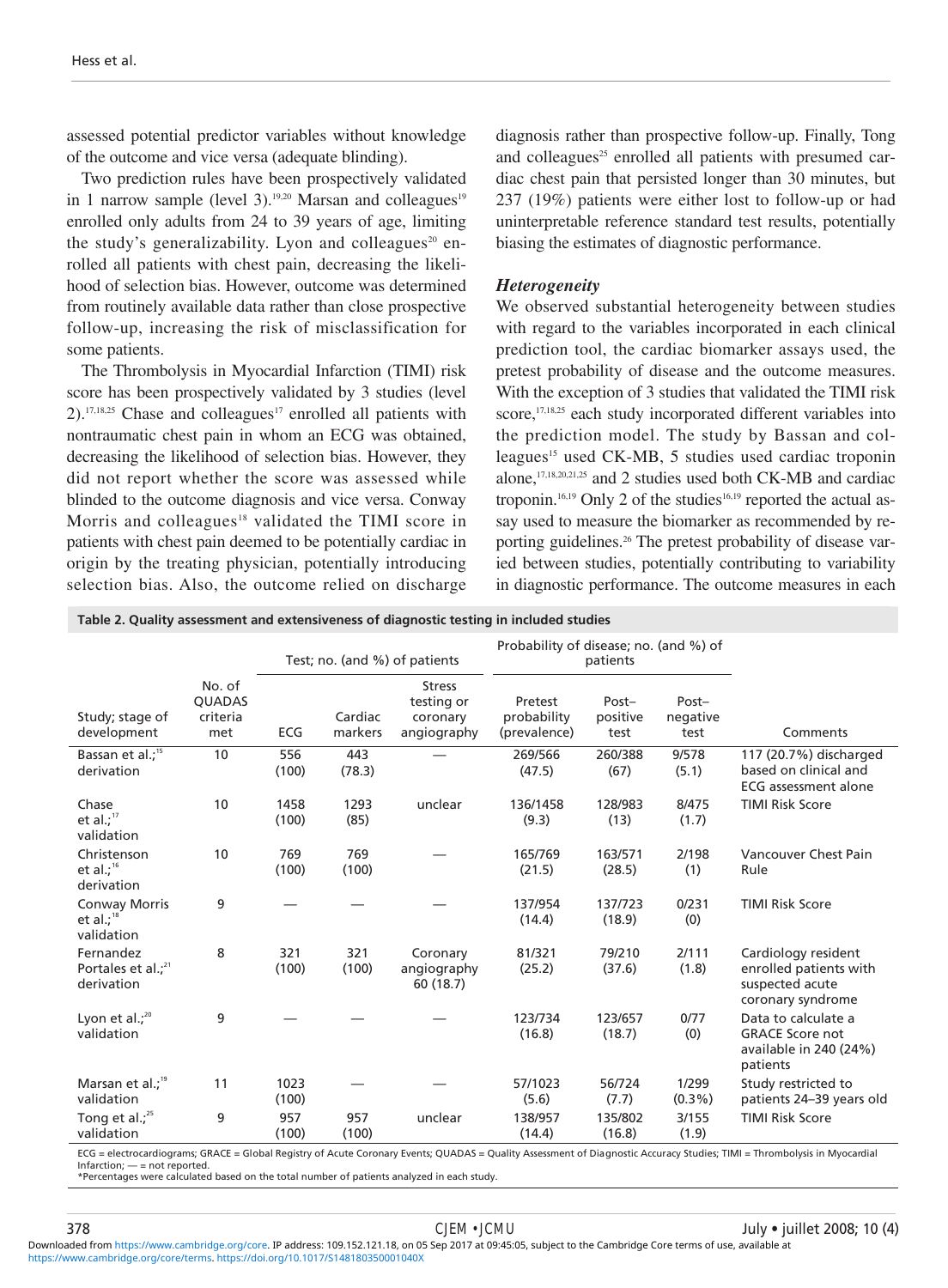study, as well as their definitions, also varied. For these reasons, the study data were not pooled.

# *Diagnostic performance*

Figure  $2^{15-21,25}$  shows a forest plot of sensitivity. Two studies reported sensitivities of 100%, with the remainder ranging from 94% to 99%. The forest plot for specificity is displayed in Figure  $3.15-21.25$  Substantial variation between specificity estimates is evident, with most estimates falling well below the 50% range. Figure  $4^{15-21,25}$  and Figure  $5^{15-21,25}$  display forest plots of positive and negative likelihood ratios. Given that clinical prediction rules prioritize sensitivity over specificity, the positive likelihood ratios are near 1 (little diagnostic information), while the negative likelihood ratios are small. As a result, patients who are prediction-rule negative have a low posttest probability of disease.

# **Discussion**

We conducted a systematic review of prospective clinical decision rules that exclude ACS in ED patients with chest

pain. Of the 8 risk prediction rules, 5 have been prospectively validated and thus could be considered for use in clinical practice.8,9 Although the diagnostic performance of the TIMI<sup>18</sup> and Global Registry of Acute Coronary Events  $(GRACE)^{20}$  scores was sufficient for incorporation into clinical practice, the performance of the TIMI risk score varied between studies and the GRACE score required data that was not available in all ED patients. We did not identify any prediction tool that was appropriate for incorporation into clinical practice.

All 8 studies had methodological weaknesses that could have led to the introduction of bias. Deficiencies in reference standard testing, follow-up and blinding could have led to overestimation of diagnostic performance.15,17,18,20,21,25

We observed considerable heterogeneity between the studies with regard to the variables incorporated in each clinical prediction tool, the cardiac biomarkers and cutoff values selected, the prevalence of disease, the outcome studied and the diagnostic performance.

Likelihood ratios (LRs), unlike positive and negative predictive values, are independent of disease prevalence, and thus useful for comparing diagnostic tests between

|   |     |     |             |     |     |                                         | Sensitivity | 95% CI        |
|---|-----|-----|-------------|-----|-----|-----------------------------------------|-------------|---------------|
|   |     |     |             |     |     | Portales Fernandez et al. <sup>21</sup> | 0.98        | $0.91 - 1.00$ |
|   |     |     |             |     |     | Conway Morris et al. <sup>18</sup>      | 1.00        | $0.97 - 1.00$ |
|   |     |     |             |     |     | Lyon et al. <sup>20</sup>               | 1.00        | $0.97 - 1.00$ |
|   |     |     |             |     |     | Tong et al. $25$                        | 0.98        | $0.94 - 1.00$ |
|   |     |     |             |     |     | Bassan et al. <sup>15</sup>             | 0.97        | $0.94 - 0.98$ |
|   |     |     |             |     |     | Chase et al. <sup>17</sup>              | 0.94        | $0.89 - 0.97$ |
|   |     |     |             |     |     | Christenson et al. <sup>16</sup>        | 0.99        | $0.96 - 1.00$ |
|   |     |     |             |     |     | Marsan et al. <sup>19</sup>             | 0.98        | $0.91 - 1.00$ |
| 0 | 0.2 | 0.4 |             | 0.6 | 0.8 |                                         |             |               |
|   |     |     | Sensitivity |     |     |                                         |             |               |





**Fig. 3. Forest plot of specificity. Point estimates of sensitivity along with 95% confidence intervals (CIs) (horizontal bars) are plotted for each study population.**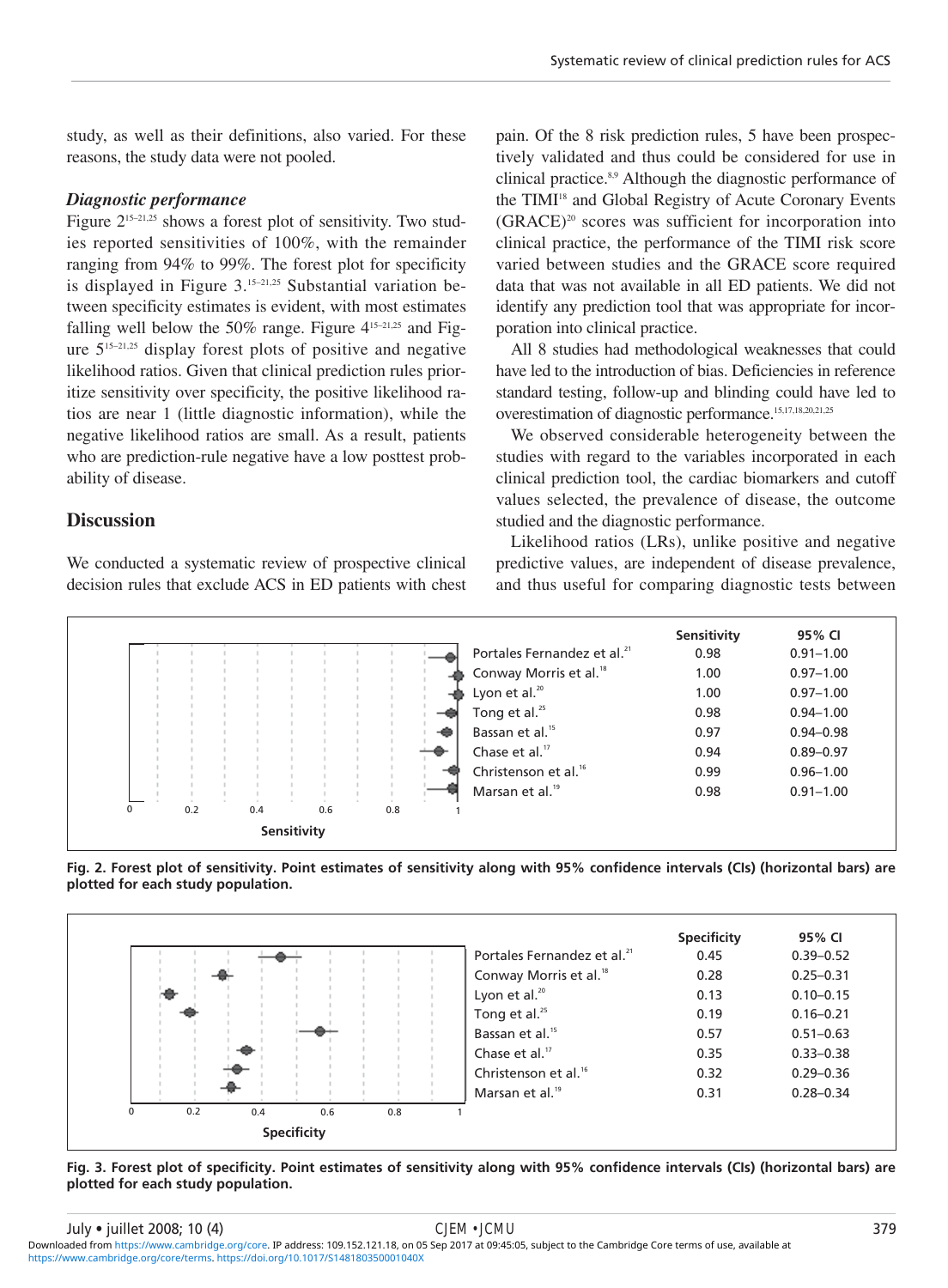populations. A negative LR less than 0.1 is generally considered clinically useful.<sup>27</sup> The upper bound of the  $95\%$ confidence interval for the negative LR in each study included 0.1, suggesting that none of the prediction rules exclude ACS with enough certainty to be clinically useful.

Numerous risk stratification tools for ED patients with chest pain have been published. In the 1980s, Goldman and colleagues<sup>28,29</sup> derived and validated a computer protocol to predict myocardial infarction. However, much like other computer-derived prediction tools in emergency medicine,  $4,23,30-41$  it has not been broadly adopted by emergency physicians. The Acute Cardiac Ischemia Time-Insensitive Predictive Instrument (ACI-TIPI) designed by Selker and colleagues<sup>39</sup> is another prediction tool that has been commonly used. A multicentre controlled clinical trial found that its use reduced hospitalization among ED patients with chest pain. The ACI-TIPI instrument, however, defines low risk as less than a 10% risk for ACS, which is not low enough to forego cardiac stress testing. Also, it does not incorporate the results of cardiac biomarkers.

There is limited evidence to suggest what miss rate clinicians would consider acceptable. It is conceivable that this may differ between Canadian and American emergency physicians. In Canada, few ED-based observation units exist, and patients are often managed on an individualized basis.<sup>2</sup> Given the miss rate of  $5.3\%$ ,<sup>2</sup> and the cost implications of broadly adopting ED observation units, a clinical prediction rule that decreases the rate of misdiagnosis in a fiscally efficient manner is likely to be acceptable to clinicians. A survey of Canadian emergency physicians indicated that most (94%) would use a clinical prediction rule for ACS, provided that it did not increase the miss rate above 2%.42 In the United States, however, physicians' triage decisions may be influenced more by perceived medical and legal risk, and it is not known what miss rate would be acceptable to most US physicians.

In the course of the review we did not identify a prediction tool to recommend for use in clinical practice. Future studies in this area are needed to guide clinical practice and should be carefully designed to prevent intrusion of bias, $8.9$  to take into account current guidelines by the European Society of Cardiology and by the American College of Cardiology43 and standardized reporting guidelines for ED studies,<sup>26</sup> and to use the most sensitive cardiac troponin assays available.<sup>44,45</sup>

|      |                           |                                         | Positive likelihood ratio | 95% CI        |
|------|---------------------------|-----------------------------------------|---------------------------|---------------|
|      |                           | Fernandez Portales et al. <sup>21</sup> | 1.79                      | $1.58 - 2.02$ |
|      |                           | Conway Morris et al. <sup>18</sup>      | 1.39                      | $1.33 - 1.45$ |
|      |                           | Lyon et al. <sup>20</sup>               | 1.14                      | $1.10 - 1.18$ |
|      |                           | Tong et al. <sup>25</sup>               | 1.20                      | $1.15 - 1.25$ |
|      |                           | Bassan et al. <sup>15</sup>             | 2.24                      | $1.96 - 2.56$ |
|      |                           | Chase et al. $17$                       | 1.46                      | $1.37 - 1.54$ |
|      |                           | Christenson et al. <sup>16</sup>        | 1.46                      | $1.38 - 1.55$ |
|      |                           | Marsan et al. <sup>19</sup>             | 1.42                      | $1.35 - 1.50$ |
| 0.01 |                           | 100.0                                   |                           |               |
|      | Positive likelihood ratio |                                         |                           |               |





**Fig. 5. Forest plot of negative likelihood ratios. Horizontal bars represent the 95% confidence interval (CI).**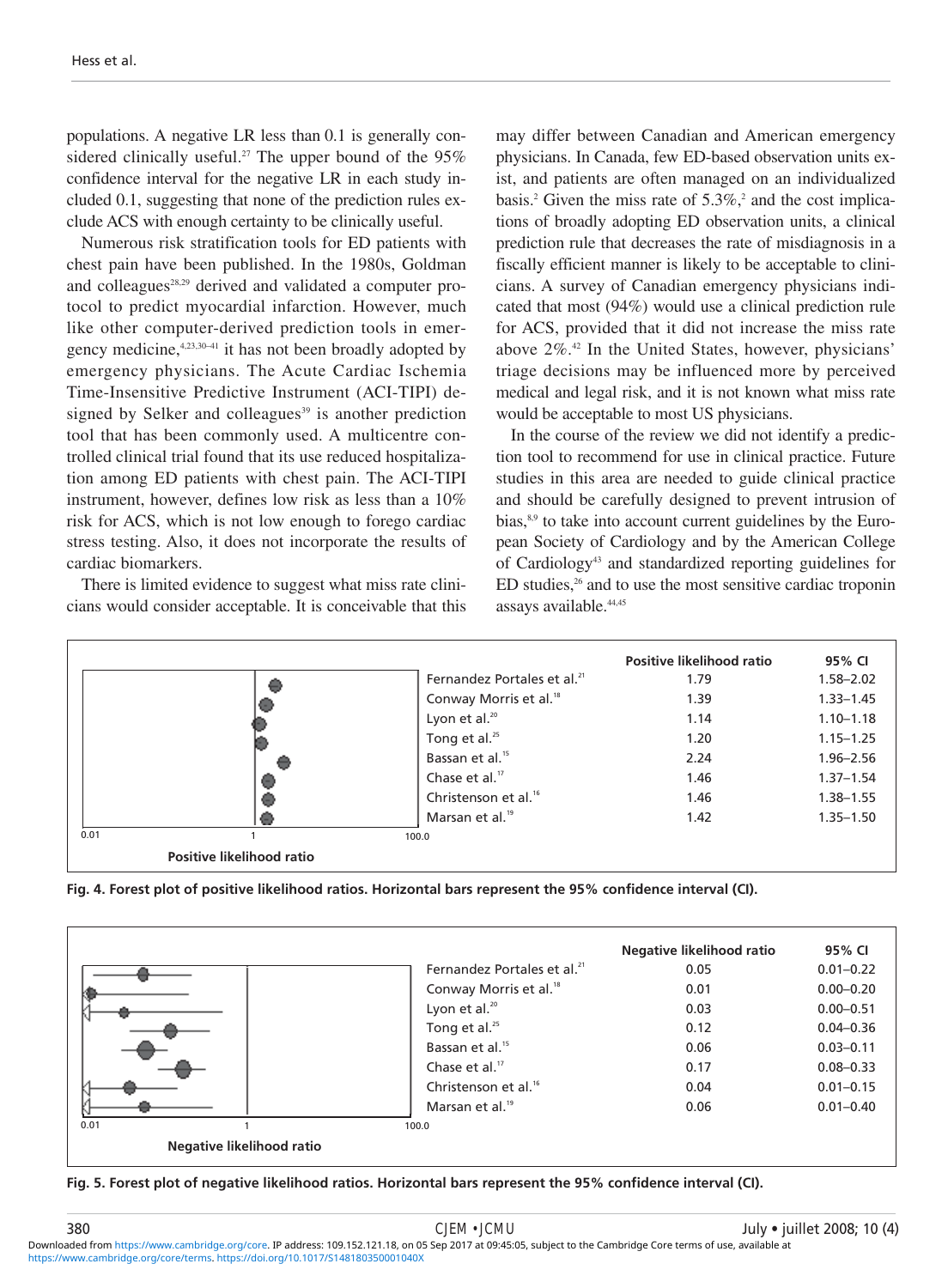# **Limitations**

Our review is primarily limited by the methodological quality of the primary studies and the relatively small number of studies meeting inclusion criteria. None of the studies verified the results of the prediction rule by using a reference standard of diagnosis on the whole sample or random selection of the sample, increasing the risk of verification bias. Although only 8 studies met inclusion criteria, we conducted a thorough literature search that was unrestricted by language. In addition, we hand searched recent conference abstracts and consulted content experts thus minimizing the potential for publication bias.

# **Conclusion**

Chest pain is a diagnostic dilemma for the emergency physician. Current prediction rules are heterogeneous, have substantial methodological limitations and have not been successfully implemented in the clinical setting. Future methodologically sound studies are needed to guide clinical practice.

**Acknowledgements:** We would like to thank Dr. Maria Fernanda Bellolio Avaria for her assistance in translation. This project was conducted as part of a course on systematic reviews and metaanalysis at the University of Ottawa Epidemiology master's program. We are grateful for the assistance of Drs. David Moher and Dean Fergusson, coteachers of the course.

#### **Competing interests:** None declared.

**Funding:** This study was jointly funded by the American Heart Association, the Emergency Medicine Foundation and the Society for Academic Emergency Medicine.

# **References**

- 1. Pope JH, Aufderheide TP, Ruthazer R, et al. Missed diagnoses of acute cardiac ischemia in the emergency department. N Engl J Med 2000;342:1163-70.
- 2. Christenson J, Innes G, McKnight D, et al. Safety and efficiency of emergency department assessment of chest discomfort. CMAJ 2004;170:1803-7.
- 3. Swap CJ, Nagurney JT. Value and limitations of chest pain history in the evaluation of patients with suspected acute coronary syndromes. JAMA 2005;294:2623-9.
- 4. Limkakeng A Jr, Gibler WB, Pollack C, et al. Combination of Goldman risk and initial cardiac troponin I for emergency department chest pain patient risk stratification. Acad Emerg Med 2001;2001:696-702.
- 5. Heidenreich PA, Go A, Melsop KA, et al. Prediction of risk for patients with unstable angina. Evid Rep Technol Assess (Summ) 2000;(31):1-3.
- 6. Anderson JL, Adams CD, Antman EM, et al. ACC/AHA 2007 guidelines for the management of patients with unstable angina/non ST-elevation myocardial infarction: a report of the American College of Cardiology/American Heart Association Task Force on

Practice Guidelines (Writing Committee to Revise the 2002 Guidelines for the Management of Patients With Unstable Angina/Non ST-Elevation Myocardial Infarction): developed in collaboration with the American College of Emergency Physicians, the Society for Cardiovascular Angiography and Interventions, and the Society of Thoracic Surgeons: endorsed by the American Association of Cardiovascular and Pulmonary Rehabilitation and the Society for Academic Emergency Medicine. Circulation 2007;116:e148-304.

- 7. Gibler WB, Cannon CP, Blomkalns AL, et al. Practical implementation of the guidelines for unstable angina/non-ST-segment elevation myocardial infarction in the emergency department: a scientific statement from the American Heart Association Council on Clinical Cardiology (Subcommittee on Acute Cardiac Care), Council on Cardiovascular Nursing, and Quality of Care and Outcomes Research Interdisciplinary Working Group, in Collaboration With the Society of Chest Pain Centers. Circulation 2005;111:2699-710.
- 8. McGinn TG, Guyatt GH, Wyer PC, et al. Users' guides to the medical literature: XXII: how to use articles about clinical decision rules. Evidence-Based Medicine Working Group. JAMA 2000;284:79-84.
- 9. Stiell IG, Wells GA. Methodologic standards for the development of clinical decision rules in emergency medicine. Ann Emerg Med 1999;33:437-47.
- 10. Moher D, Cook DJ, Eastwood S, et al. Improving the quality of reports of meta-analyses of randomised controlled trials: the QUOROM statement. Quality of Reporting of Meta-analyses. Lancet 1999; 27;354:1896-1900.
- 11. Wong SS, Wilczynski NL, Haynes RB, et al. Developing optimal search strategies for detecting sound clinical prediction studies in MEDLINE. AMIA Annu Symp Proc 2003;728-32.
- 12. Swap CJ, Nagurney JT. Value and limitations of chest pain history in the evaluation of patients with suspected acute coronary syndromes. JAMA 2005;294:2623-9.
- 13. Whiting P, Rutjes AW, Reitsma JB, et al. The development of QUADAS: a tool for the quality assessment of studies of diagnostic accuracy included in systematic reviews. BMC Med Res Methodol 2006;6:6-9.
- 14. Zamora J, Abraira V, Muriel A, et al. Meta-DiSc: a software for meta-analysis of test accuracy data. BMC Med Res Methodol. 2006;12;6:31.
- 15. Bassan R, Pimenta L, Scofano M, et al. Accuracy of a neural diagnostic tree for the identification of acute coronary syndrome in patients with chest pain and no ST-segment elevation. Crit Pathw Cardiol 2004;3:72-8.
- 16. Christenson J, Innes G, McKnight D, et al. A clinical prediction rule for early discharge of patients with chest pain. Ann Emerg Med 2006;47:1-10.
- 17. Chase M, Robey JL, Zogby KE, et al. Prospective validation of the Thrombolysis in Myocardial Infarction Risk Score in the emergency department chest pain population. Ann Emerg Med 2006;48:252-9.
- 18. Conway Morris A, Caesar D, Gray S, et al. TIMI risk score accurately risk stratifies patients with undifferentiated chest pain presenting to an emergency department. Heart 2006;92:1333-4.
- 19. Marsan RJ Jr, Shaver KJ, Sease KL, et al. Evaluation of a clinical decision rule for young adult patients with chest pain. Acad Emerg Med 2005;12:26-31.
- 20. Lyon R, Morris AC, Caesar D, et al. Chest pain presenting to the emergency department — to stratify risk with GRACE or TIMI? Resuscitation 2007;74:90-3.
- 21. Fernandez Portales J, Perez Reyes F, Garcia Robles JA, et al. Risk stratification using combined ECG, clinical, and biochemical assessment in patients with chest pain without ST-segment elevation. How long should we wait? Rev Esp Cardiol 2003;56:338-45.